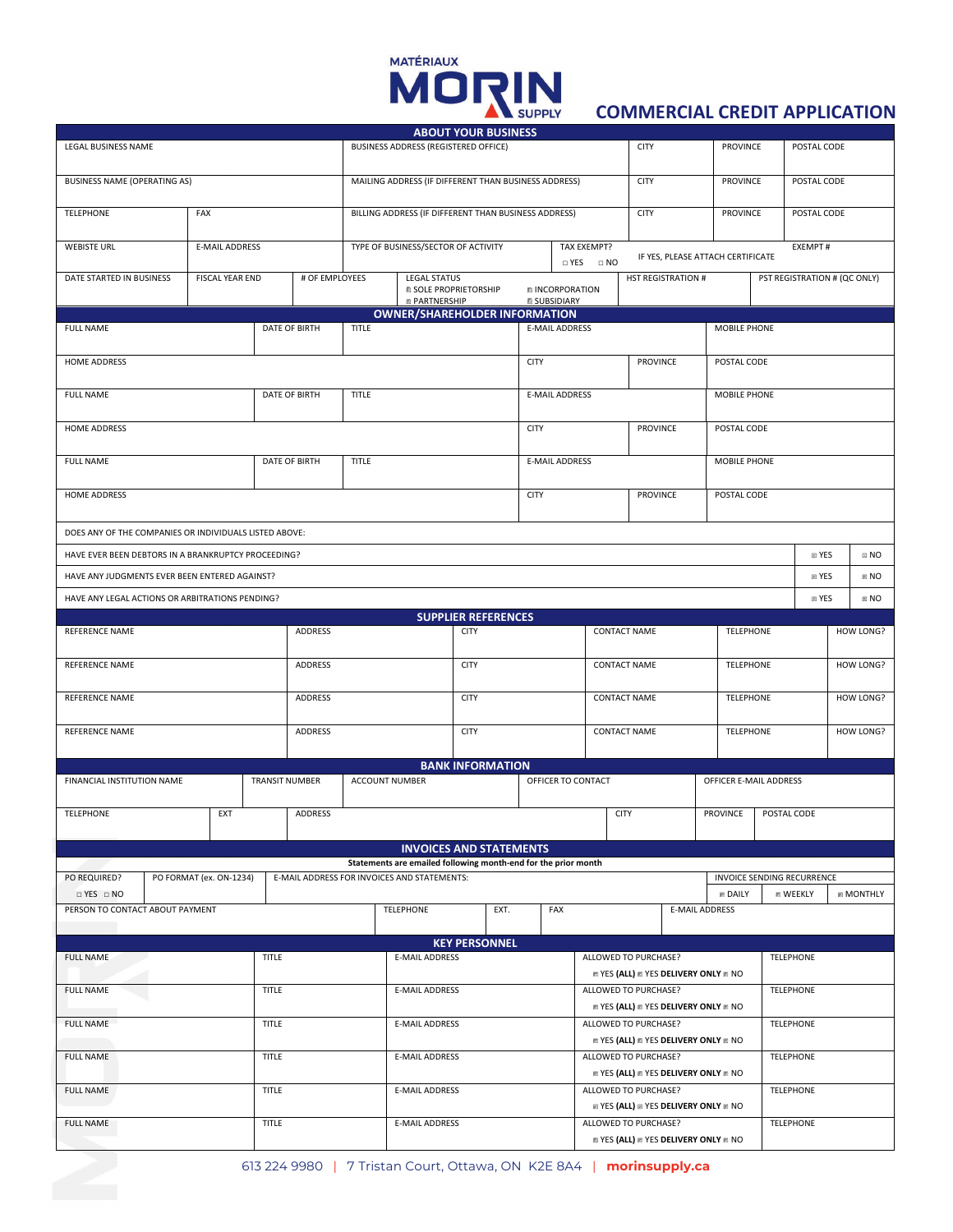

# **COMMERCIAL CREDIT APPLICATION**

#### **CREDIT AGREEMENT**

The parties have requested that this document be drafted in the English language. Les parties ont exigé que cette convention et tout document relié soient rédigés en Anglais. Une copie en Français est disponible sur demande.

The undersigned represents that the information supplied in this credit agreement is correct and complete and understands that Morin Bros. Building Supplies Inc. dba Morin Supply (hereinafter "Morin Supply") will rely on the information provided to extend any credit terms.

The undersigned further agrees to supply such information as may be required by Morin Supply to warrant the future extension of credit, enable Morin Supply to place and perfect liens, and or recover upon any bond issued for its protection.

The undersigned agrees to inform Morin Supply of any material changes in the condition of its business or of any changes to its legal structure including but not limited to changes of control involving the undersigned, any changes of location of assets or addresses, all prior to any such change occurring.

The undersigned agrees to provide Morin Supply with an updated credit application upon request.

**Entire Agreement:** This Agreement constitutes the entire agreement between the parties with respect to the subject matter hereof and supersedes all other prior agreements and understandings, both written and oral, between the parties with respect to the subject matter hereof.

Severability: Should any provision of this Agreement be determined to be void, invalid, unenforceable or illegal for whatever reason, such provision(s) shall be null and void; provided, however, that the remaining provisions of this Agreement shall be unaffected thereby and shall continue to be valid and enforceable. a. This will help should a court ever determine that one of the terms is null and void as the remainder of the agreement will remain enforceable.

**Release and Personal Information:** The undersigned hereby authorize Morin Supply or its agents to obtain any information Morin Supply may require at any time in connection with this application from each reference provided in this agreement and each such reference is hereby authorized to provide Morin Supply with such information.

The undersigned specifically acknowledge that Morin Supply may (1) obtain and verify credit and other information about the undersigned, including credit bureau reports, as may be required from time to time, in connection with the line of credit applied for herein or any renewal extension thereof and (2) receive and exchange credit information from time to time, including exchanging credit information with any credit reporting agency, credit bureau, subsidiaries or affiliates or to any person or corporation with whom the undersigned have or propose to have financial relations and I agree to indemnify Morin Supply against and save them harmless from any and all claims in damages or otherwise arising from such disclosure on their part.

The undersigned further consent to the collection, use and disclosure by Morin Supply of any personal information provided herein for the following purposes: (a) understanding the undersigned's needs and determining the suitability of particular products of services for the undersigned, including creating and maintaining credit scoring models; (b) determining the undersigned's eligibility for products and services, including the identification of any guarantors; assessing applications and conducting initial and periodic credit checks; (c) providing the undersigned with relevant products, services or information, including information about promotions or other opportunities offered by Morin Supply, its affiliates, and selected service providers in which the undersigned may be interested and (d) meeting

any legal and regulatory requirements.

The undersigned understands that Morin Supply collection, use and disclosure of personal information shall only be done in accordance with its privacy policy, a copy of which has been provided or has otherwise been made available to the undersigned.

#### **Terms and Conditions:**

The undersigned has read, understands, and accepts all the additional terms and conditions of this agreement set forth by the Terms and Conditions of Sales.

Purchases made in one month are subject to an early payment discount of 1% when paid by the 15<sup>th</sup> of the month following or NET when paid by the last banking day of the following month. Unpaid invoices will bear interest at a monthly rate of 2% (25.5% annually and compounded monthly).

All taxes are applicable unless the required exemption certificates are supplied in accordance with existing regulations.

The Undersigned will pay Morin Supply all charges ("Charges") for the Products and Services without deduction or set-off. If the undersigned fails to pay any amount when due, Morin Supply may suspend or cancel the delivery of all Products and Services. During the period of suspension, if applicable the Undersigned will continue to pay the Charges for the Products and Services. These rights are in addition to any other rights, which Morin Supply may have as a result of the undersigned's default. The Undersigned will also reimburse Morin Supply for all costs, charges and expenses, including, without limitation, NSF cheque charges and legal costs on a full indemnity basis. In the event that the Undersigned breach any terms of this agreement or any other document or agreement with Morin Supply, Morin Supply may declare the balance of the fees owing under any or all of Morin Supply agreements as being due at such time and may terminate any or all such agreements, at Morin Supply option, without obligation.

This Agreement shall be governed by the laws of the Province of Ontario. The parties hereto hereby irrevocably attorn to the jurisdiction of the courts of that Province. If at any time the financial responsibility of the Undersigned becomes impaired or unsatisfactory to Morin Supply, Morin Supply reserves the right to require payments in advance or such other security or guarantee as Morin Supply deems appropriate. Morin Supply reserves the right to cancel credit privileges and shall be entitled to terminate all or any part of this agreement or any other agreements with the undersigned at any time.

Credit limit amount requested (CAD \$):